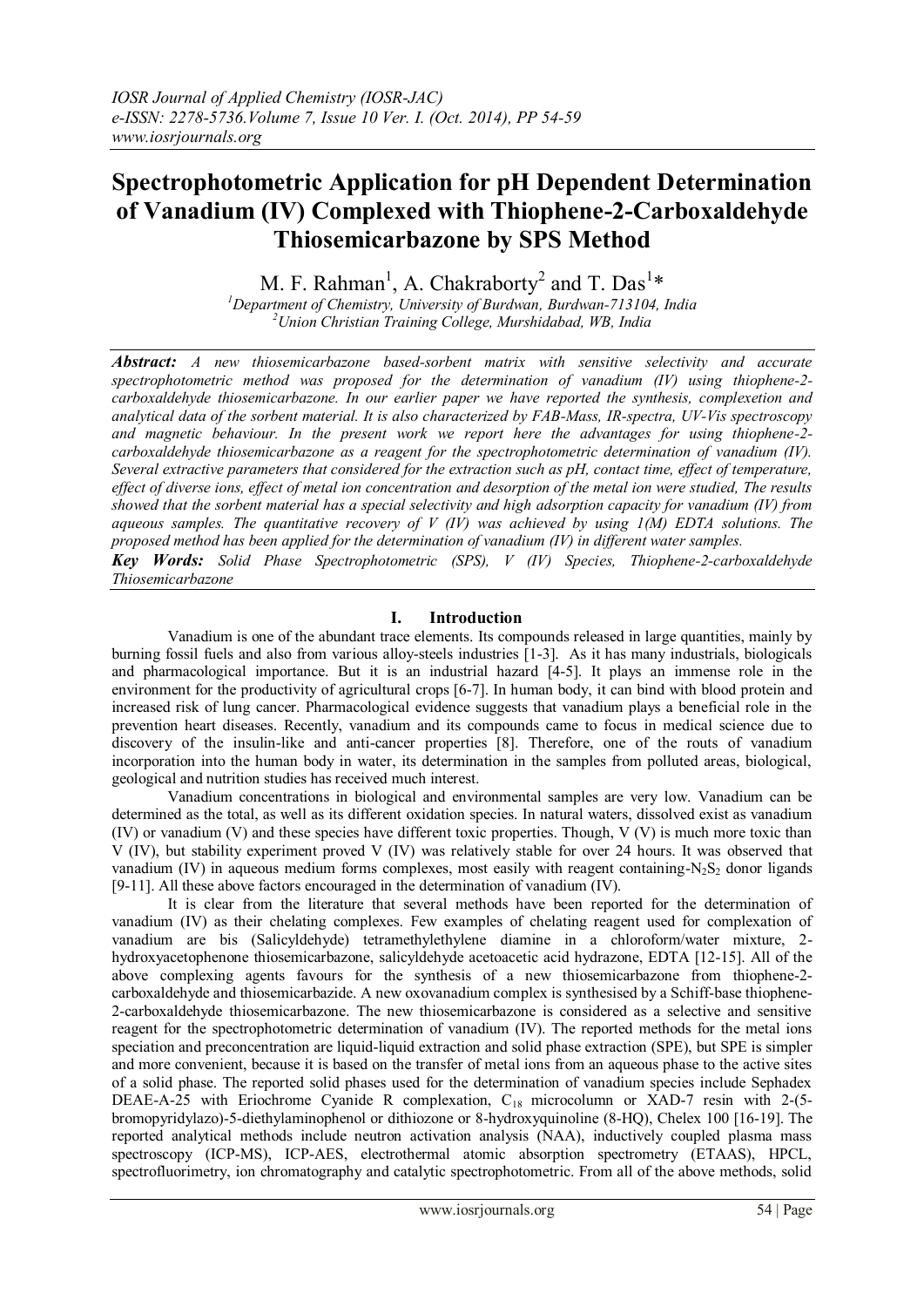phase extraction (SPE) has several advantages for its greater simplicity and efficiency [20-22]. We report here a new technique based on solid phase spectrophotometric (SPS) for the determination of vanadium (IV) complexed with thiophene-2-carboxaldehyde thiosemicarbazone (VO<sup>2+</sup>tctsc) impregnated with alumina as matrix. It is a simple, sensitive and selective spectrophotometric method is reported for the micro determination of vanadium (IV). The chelating agent is impregnated with alumina for the complexation with V (IV) ion from DMF medium. The optimum conditions for better extraction such as pH, contact time, effect of temperature, concentration metal ions, photometric studies, effect of diverse ions and elution studies were investigated.

#### **II. Experimental Reagents and Solutions**

Extra pure methanol, ethanol, acetic acid, sodium acetate, ammonia solution and DMF, all from Sisco Research Lab., Mumbai, India were used. Vanadyl sulphate pentahydrate (BDH, India) was of analytical grade reagent, thiosemicarbazide and thiophene-2-carboxaldehyde (Sigma and Aldrich) were used for the complexation. A neutral solid sorbent alumina was of analytical reagent for the determination of the metal ion from Oxford Lab., Mumbai, India.

All the solutions were prepared using analytical grade reagents. A stock of 0.01M solution of vanadium (IV) was prepared by dissolving 1.989 gm of VOSO<sub>4</sub> 2H<sub>2</sub>O in doubly distilled water with adding 2 ml of 0.5 (M) H2SO<sup>4</sup> because vanadium (IV) is unstable in non-acidic solution. Working solutions of vanadium (IV) were prepared by diluting appropriate volumes of stock solution with distilled water. The solution of the chelating agent was prepared in DMF. The other reagents were  $(0.1 \text{ M}) \text{CH}_3\text{COOH}$ ,  $(0.1 \text{ M}) \text{CH}_3\text{COON}$ a and solutions of diverse ions were prepared in double distilled water.

# **Instrumentation**

The UV-Vis spectra were recorded in DMF using Shimadzu Spectrophotometer (UV-1800). A mechanical shaker (BOD-incubator: YONA Mfg. Indian Instruments Manufacture Co., Kol-12) was used throughout the experiments. A labtronic pH meter (Model No-23) equipped with a combined glass-calomel electrode was used to monitor the pH of the solutions.

## **Synthesis of the Chelating Ligand (tctsc)**

The transparent mixture of thiosemicarbazide (1mmol) in acetic acid at  $50^{\circ}$  C, was added drop wise freshly distilled thiophene-2-carboxaldehyde (1 mmol) for 5 minutes. The reaction mixture was stirred for another 30 minutes at  $50^{\circ}$  C. The yield of the reaction mixture was cooled down and washed with water (20 ml) and pure ethanol (20 ml) and finally dried at  $70-80^{\circ}$  C for at least 5 hours. The greenish yellow yield of  $89.2\%$ was heated in an oven at 80<sup>0</sup> C and finally crystallized from hot ethanol. Anal. Calcd for  $C_6H_7N_3S_2$  (185 g/mol), m.p. 240.2<sup>0</sup> C, C, 38.91, N, 22.70, S, 34.59, H, 3.78% Found: C, 38.90, N, 22.71, S, 34.61, H, 3.80%. FAB-Mass: m/z, 185.1 (M<sup>+</sup>). IR: 1735 cm<sup>-1</sup>, v (C=O), 3315 cm<sup>-1</sup>, v (NH<sub>2</sub>), 1612-1633 cm<sup>-1</sup>, v (HC=N). UV-Vis: 433-344 nm and 281-258 nm.



#### **Preparation of tctsc-Sorbent**

Impregnation of 1g thiophene-2-carboxaldehyde thiosemicarbazone on the surface of 3.0 g of alumina was prepared at the ratio of 1:2 in methanol solvent to the following procedure [23-24]. A  $1x10^{-2}$  M of tctsc which has been dissolved in DMF was added to the sol solution and stirred for 40 minutes at room temperature. The resulting homogeneous composition was left in an oven at  $60^{\circ}$ C for one day. After drying, the sorbent was ground into powdered for metal ion extraction. Blank sorbent was prepared by the same procedure.

# **General Procedure**

For the batch method of extraction 200 mg of sorbents were taken in each of 100 ml flasks with 20 ml of 0.5 mg of V (IV) and 1 ml of DMF was added in each sets and the pH was adjusted to 5.5 using dil. HCl and liquid ammonia solutions. The mixtures were shaken by a mechanical shaker at about 400-500 rpm at room temperature (35 $\rm^0$  C) for 1h. After the extraction, the filtrates and unextracted V (IV) were determined by UV-Vis spectrophotometer at  $\lambda_{\text{max}}$  450 nm. The concentration of V (IV) adsorbed on the sorbent materials was calculated by the difference. The different experimental parameters such as pH, equilibrium time, effect of temperature,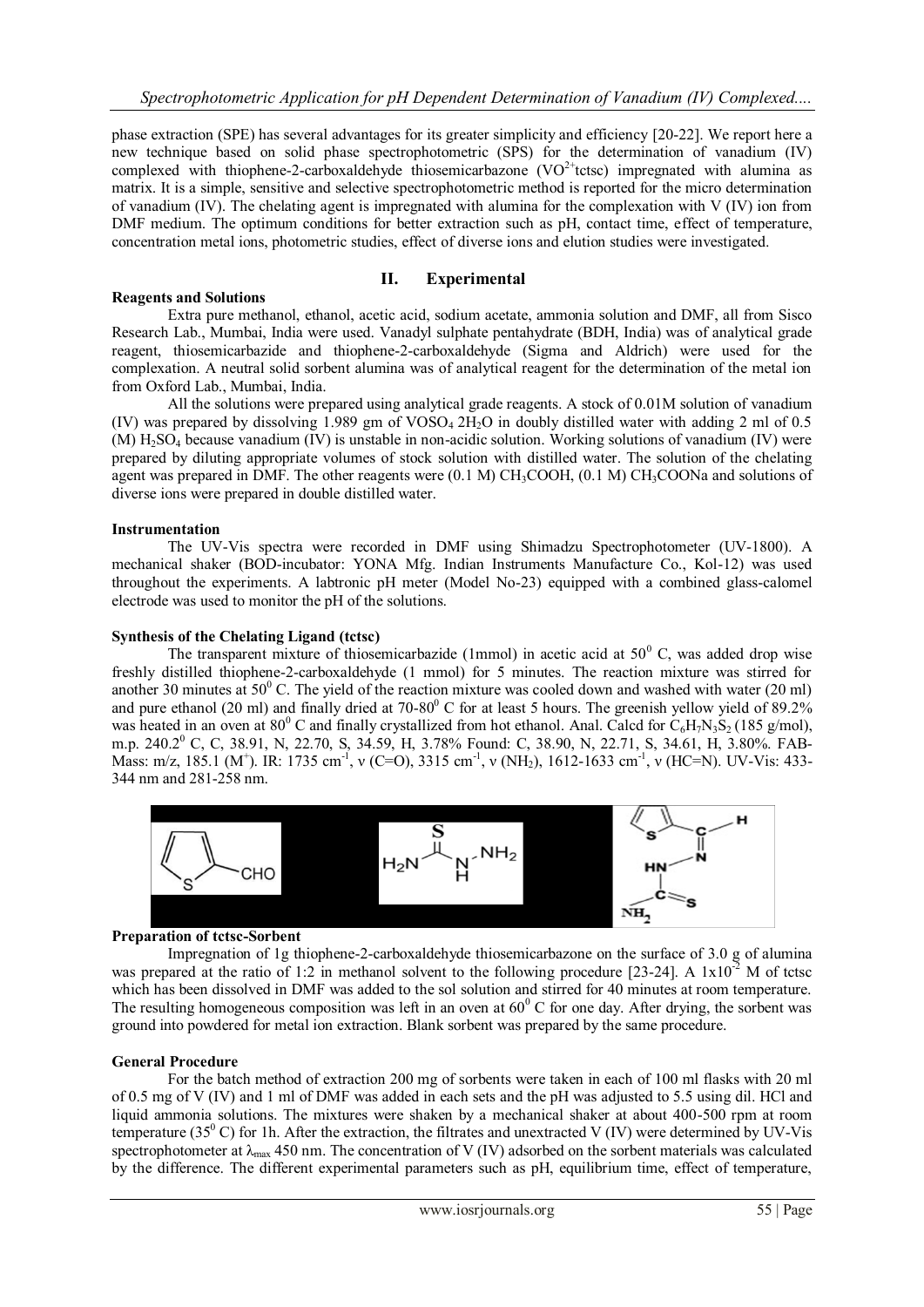effect of diverse ions, concentration of eluents and photometric methods were studied to optimize the sorption of the metal ion.

# **III. Results and Discussion**

The nature and properties of the sorbent used in SPS is very important for the determination of vanadium, because this metal exists in different oxidation states as well as many complex species. Vanadium (IV) is exists as vanadyl cation  $VO^{2+}$ , which is stable in acidic conditions. In order to select the appropriate sorbent for the extraction of vanadium (IV) in acidic condition, thiophene-2-carboxaldehyde thiosemicarbazone is one of the acidic chelating agents. In this proposed method we used tctsc as an extracting agent for the selective solid phase determination of V (IV) ions by tctsc-alumina beads and spectroscopy. The absorption spectra of these greenish yellow coloured complex solutions show maximum at 450 nm and the calibration graph was constructed.

## **Effect of pH**

The influence of pH for the percentage of extraction was investigated at a pH range 2.1 to 7. The extraction of metal ion was done with 200 mg of chelating matrix in DMF. The unextracted V (IV) ion concentration was calculated from the supernatant solution of V (IV) ion by UV-Vis spectrophotometric method. The results showed in [Fig.1], that the percentage of metal ion uptake increases up to the pH 5.5. As it can be seen that at high pH, leads to decrease in the retention of V (IV) due to the unstability in non-acidic solution. Hence, pH=5.5 was chosen for further studies of V (IV) ion.

## **Effect of Temperature**

The influence of the temperature on the percentage of extraction of 0.5 mg/ml of V (IV) was studied in the temperature range of 20-55<sup>0</sup> C at pH 5.5. The results showed in [Fig.2], that the percentage of sorption of the metal ion increases with temperature. It is found maximum sorption at  $35<sup>0</sup>$  C and then decreases after the optimum temperature. Hence, the simplicity of temperature control throughout the extraction, a temperature of  $35^{\circ}$ C was chosen for further studies.

#### **Kinetic Study**

The effect of control time required during the metal ion extraction is considered. In this regard, the extraction was carried out by the sorbent matrix with V (IV) ion at the optimum conditions from 30 to 300 min. and the respective results are presented in [Fig.3]. It can be seen that over 75% of V (IV) was extraction within 90 min. Increase of control time, sorption equilibrium of the metal ion reached after the maximum quantity of sorption. Therefore, 90 min extraction time was chosen for subsequent studies.

#### **Effect of Reagent (tctsc) Concentration**

The influence of the concentration of the reagent impregnated with alumina in solid sorbent matrix was studied in the range of  $1x10^{-2}$  to  $1x10^{-6}$  M. It was found that the presence of less amount of the reagent decreases in the sorption of V (IV) ion which is shown in [Fig.4]. The high efficiency of the reagent is more than 80% at  $1x10<sup>-2</sup>$  M. But beyond this range of the reagent concentration does not influence on the extraction of V (IV) ion.

#### **Effect of V (IV) ion concentration**

At a fixed tctsc concentration  $(1x10<sup>-2</sup>)$  in the solid matrix, the adherence to Beer's law was studied by measuring the absorbance of the series of solution containing different concentrations of V (IV). A linear calibration graph is constructed between absorbance and metal ion concentration predicts that V (IV) may be determined in the range of 0.1 to 0.5 mg/ml. The molar absorptivity is  $1.63 \times 10^2$  L mol<sup>-1</sup> cm<sup>-1</sup>. The calibration graph is shown in [Fig.5].

The influence of the concentration on the extraction efficiency was investigated by the different concentrations of V (IV) ion with 200 mg of the solid sorbent matrix at pH 5.5. It can be seen [Table 1] that over 75% of V (IV) was extracted in the above series of solution range (0.1 to 0.5 mg/ml). It was also found that high efficiency of the sorbent towards V (IV) ion at high concentration.

#### **Effect of Diverse ions**

The effect of interfering ions is examined for their effect on the determination of vanadium (IV) ion. The tolerance limit (in mg) of these ions in the determination of 0.5 mg/ml of vanadium (IV) ions is within a relative error of  $\pm 2\%$ . The results are given in [Table 2]. It can be concluded that the proposed is highly selective because various cations and anions can be tolerated at efficiency levels.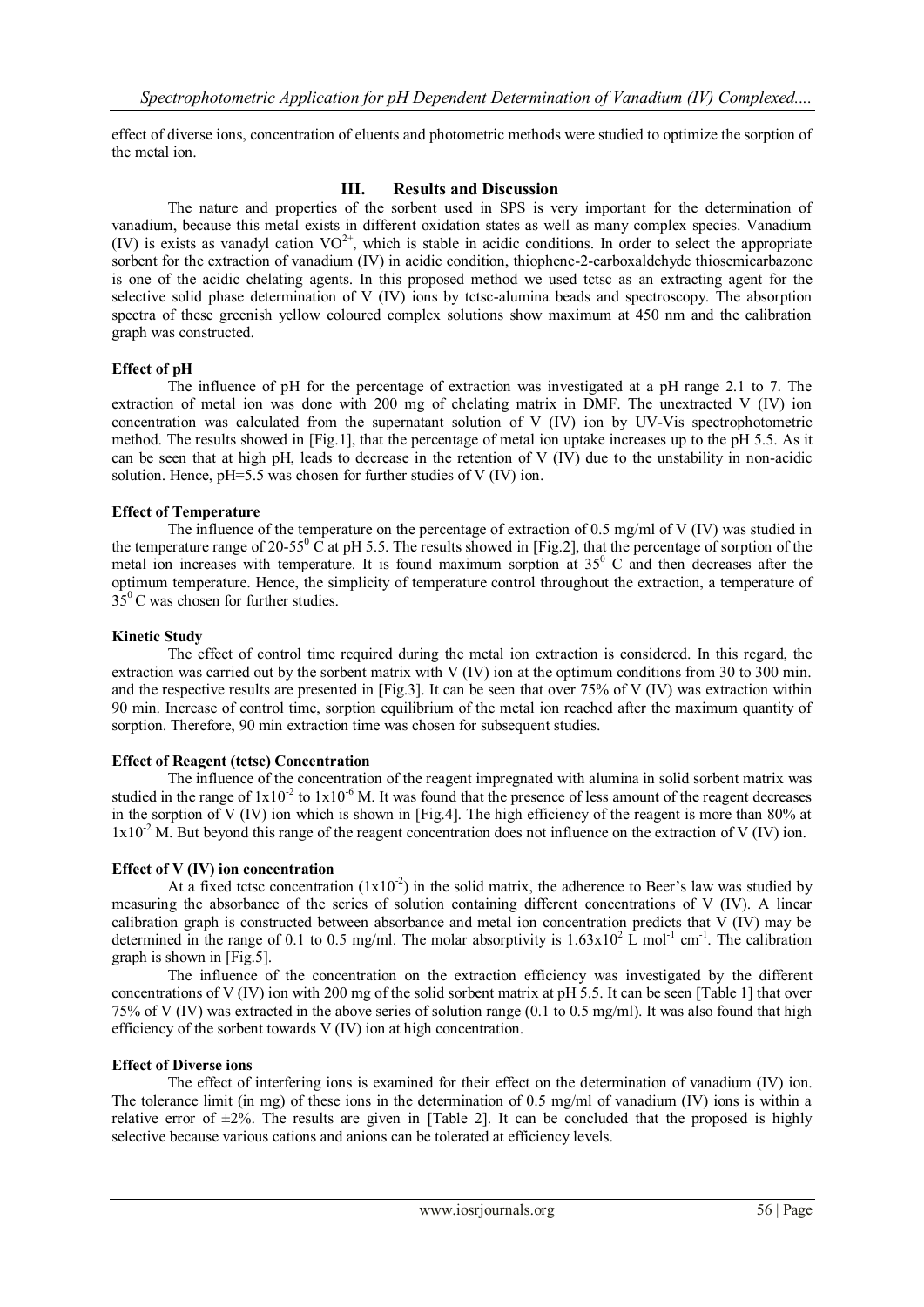# **Desorption Studies of V (IV) ion**

The selection of a suitable eluent for desorption of vanadium (IV) ion is one of the important factors to obtain efficiency of the resin and recovery of the metal ion. Low absorption of metal ions at low pH helps to considered acidic eluent of hydrochloric acid, nitric acid, sulphuric acid, oxalic acid, thiourea and EDTA. Finally, it can be seen from [Table 3], the best results were obtained by using  $1 \text{ mol } L^{-1}$  EDTA solution. Various volumes of 1mol  $L^{-1}$  EDTA solutions were used for desorption of V (IV) ion and extraction efficiency is found to increase by increasing their volumes. The quantitative recovery was studied by using 5 ml, 10 ml, 15 ml and 20 ml of 1 mol  $L^{-1}$  EDTA for V (IV) ion.

## **Application**

In order to confirm the application of the proposed method at optimum conditions was applied for the determination of V (IV) in tap water, river water, well water, mineral water and waste water. The results are summarised in [Table 4] and showed that the recovery of V (IV) is satisfactory.



**Fig.1:** Absorption Spectra of V (IV)-tctsc Complex



Fig.2: Effect of pH on the extraction of 0.5 mg/ml Fig.3: Effect of temperature on the extraction of 0.5



15 20 25 30 35 40 45 50 55 60  $10 + \cdots + \cdots$  $20 - 7$  $30 - 7$  $40 50 60 -$ 70 - **Paris Communist Communist Communist Communist Communist Communist Communist Communist Communist Communist Communist Communist Communist Communist Communist Communist Communist Communist Communist Communist Communist**  $80 -$ % E **Temperature** 

mg/ml of V (IV) ion.  $\qquad \qquad$  of V IV) ion.



Fig.4: Effect of contact time on the extraction of V (IV) ion. Fig.5: Effect of the reagent (tctsc) concentration on the extraction of V (IV) ion.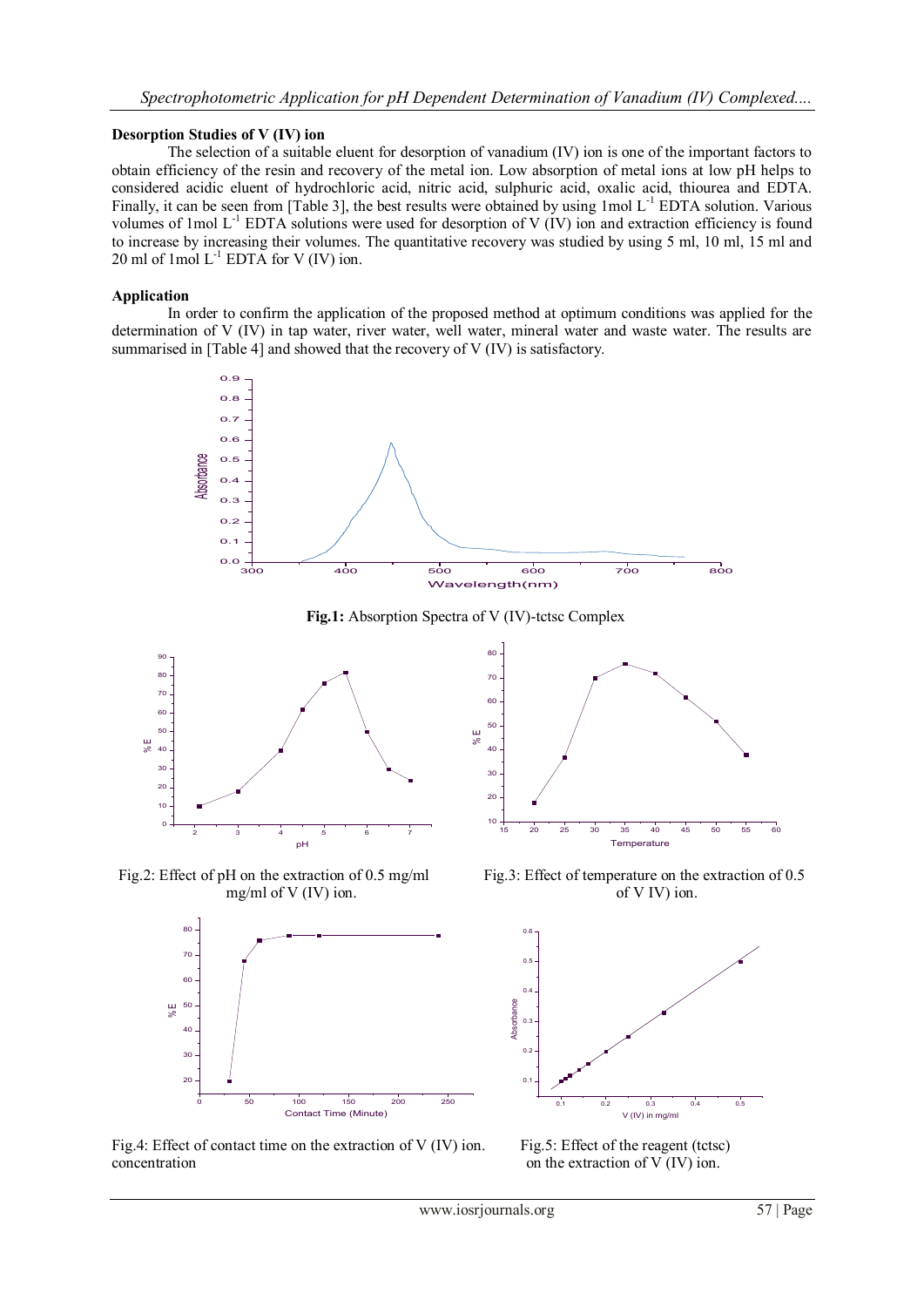| Used $(mg/ml)$ | Extracted<br>(mg/ml) | %E   | Capacity of the sorbent<br>$\pmod{g^{-1}}$ | $%$ RSD |
|----------------|----------------------|------|--------------------------------------------|---------|
| 0.1            | 0.08                 | 72.7 | $9.8x10^{-6}$                              | 0.19    |
| 0.11           | 0.08                 | 72.7 | $9.8x10^{-6}$                              | 0.19    |
| 0.12           | 0.08                 | 72.7 | $9.8x10^{-6}$                              | 0.19    |
| 0.14           | 0.1                  | 71.4 | $1.0x10^{-5}$                              | 0.2     |
| 0.16           | 0.11                 | 68.7 | $1.07x10^{-5}$                             | 0.09    |
| 0.2            | 0.14                 | 70   | $1.37x10^{-5}$                             | 0.18    |
| 0.25           | 0.18                 | 72   | $1.76x10^{-5}$                             | 0.17    |
| 0.33           | 0.24                 | 72   | $2.37x10^{-5}$                             | 0.15    |
| 0.55           | 0.38                 | 76   | $3.73 \times 10^{-5}$                      | 0.1     |

**Table-1** Effect of V (IV) ion concentration on the extraction efficiency of the impregnated ligand with alumina.

**Table-2** Effect of Diverse ions on the extraction of V (IV) ion by impregnated ligand (tctsc)

| Ions             | Tolerance<br>limits (mg/ml) | Ions                             | Tolerance<br>limits (mg/ml) |
|------------------|-----------------------------|----------------------------------|-----------------------------|
| $Mg^{2+}$        | 100                         | $Cl^2$                           | 210                         |
| $Na+$            | 90                          | Br <sup>-</sup>                  | 150                         |
| $K^+$            | 87                          | $C_2O_4^2$                       | 120                         |
| $Ca^{2+}$        | 86                          | NO <sub>3</sub>                  | 87                          |
| $Cu2+$           | 85                          | F                                | 70                          |
| $Ni2+$           | 75                          | SCN <sup>-</sup>                 | 56                          |
| $Ba^{2+}$        | 70                          | Thiourea                         | 50                          |
| $Fe3+$           | 69                          | PO <sub>4</sub>                  | 49                          |
| $Pb^{2+}$        | 62                          | CH <sub>3</sub> COO <sup>-</sup> | 35                          |
| $\text{Zn}^{2+}$ | 50                          | SO <sub>4</sub>                  | 20                          |

| $\ldots$         |                         |            |           |
|------------------|-------------------------|------------|-----------|
|                  | Eluent<br>Composition   | % Recovery | $%$ RSD   |
| HC1              | 1 mol $L^{-1}$          | 55.4       | $\pm 0.3$ |
|                  | $2 \text{ mol } L^{-1}$ | 60.2       | $\pm 0.5$ |
| HNO <sub>3</sub> | 1 mol $L^{-1}$          | 65.1       | $\pm 0.8$ |
|                  | $2 \text{ mol } L^{-1}$ | 71.2       | $\pm 0.9$ |
| $H_2SO_4$        | 1 mol $L^{-1}$          | 59.1       | $\pm 0.8$ |
|                  | $2 \text{ mol} L^{-1}$  | 62.1       | $\pm 0.4$ |
| Oxalic Acid      | 1 mol $L^{-1}$          | 40.5       | $\pm 0.3$ |
| Thiourea         | 1 mol $L^{-1}$          | 42         | $\pm 0.9$ |
| <b>EDTA</b>      | $\lfloor$ mol $L^{-1}$  | 95.6       | $\pm 0.3$ |

**Table-3**Desorption studies of vanadium (IV) ion by different eluents.

|  | <b>Table-4</b> Determination of vanadium (IV) in different water samples by the proposed method. |  |  |  |  |  |
|--|--------------------------------------------------------------------------------------------------|--|--|--|--|--|
|--|--------------------------------------------------------------------------------------------------|--|--|--|--|--|

| Sample        | Amount of $V$ (IV) ion mg/ml |       |                  |  |
|---------------|------------------------------|-------|------------------|--|
|               | Added                        | Found | Recovery $(\% )$ |  |
| Tap Water     | 0.5                          | 0.46  | 92               |  |
|               | 0.33                         | 0.3   | 90.9             |  |
| River Water   | 0.5                          | 0.44  | 88               |  |
|               | 0.33                         | 0.29  | 87.87            |  |
| Well Water    | 0.5                          | 0.47  | 94               |  |
|               | 0.33                         | 0.31  | 93.93            |  |
| Mineral Water | 0.5                          | 0.452 | 90.4             |  |
|               | 0.33                         | 0.31  | 94.54            |  |
| Waste Water   | 0.5                          | 0.48  | 96               |  |
|               | 0.33                         | 0.302 | 91.5             |  |

# **IV. Conclusion**

The proposed spectrophotometric method for the determination of V (IV) ion is simple, sensitive and selective. This method is based on the immobilization of thiophene-2-carboxaldehyde thiosemicarbazone (tctsc) on alumina. Because, it contains hard donor-N<sub>2</sub>S<sub>2</sub> sites for binding of V (IV) ion. The method showed minimum interferences with diverse ions and recovery of V (IV) was quantitative. It is evident in the proposed method that thiophene-2-carboxaldehyde thiosemicarbazone (tctsc) is most sensitive thiosemicarbazone for the spectrophotometric determination of vanadium (IV).